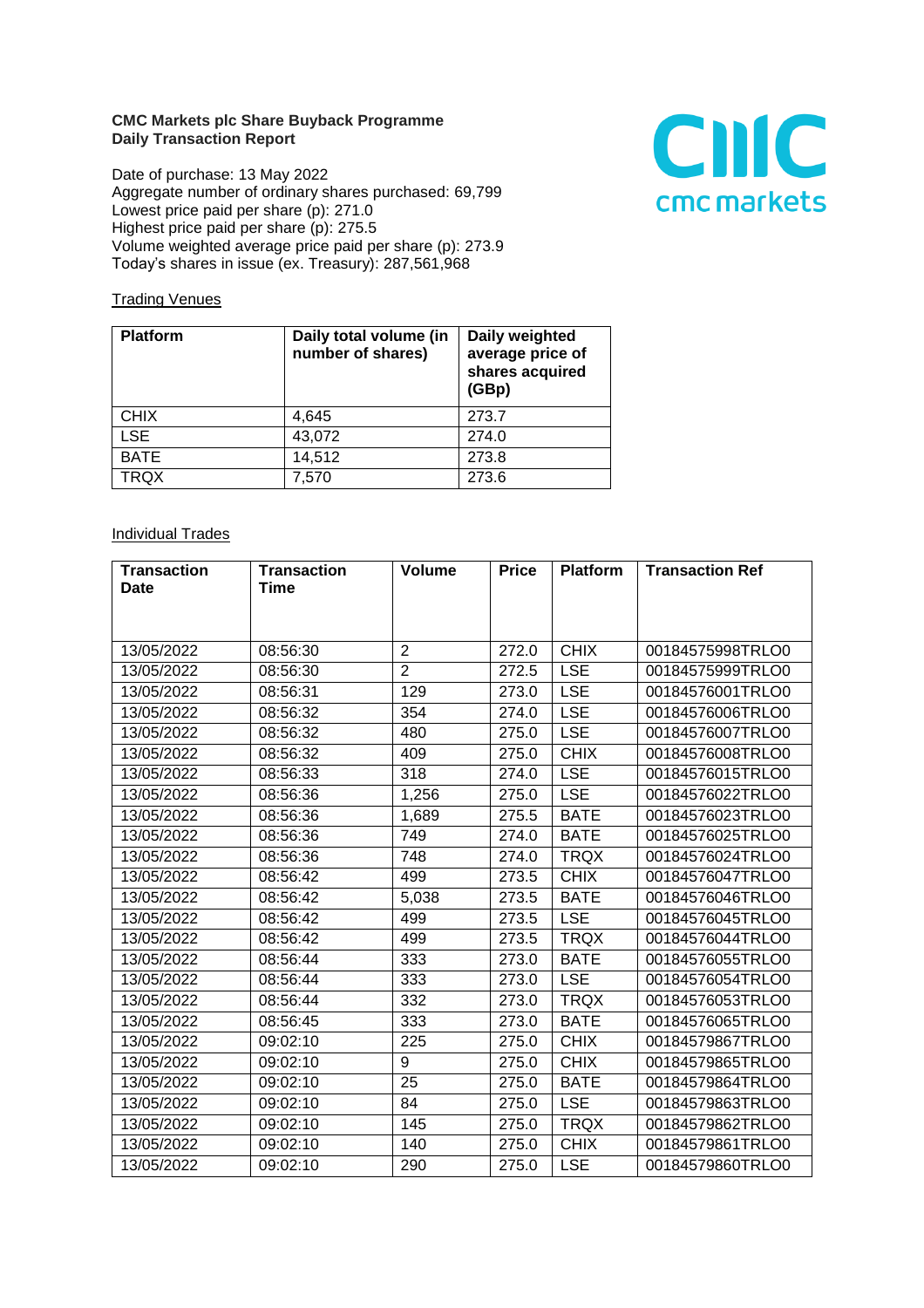| 13/05/2022 | 09:02:10 | 350                     | 275.0 | <b>BATE</b> | 00184579859TRLO0 |
|------------|----------|-------------------------|-------|-------------|------------------|
| 13/05/2022 | 09:02:10 | 229                     | 275.0 | <b>TRQX</b> | 00184579858TRLO0 |
| 13/05/2022 | 09:25:20 | 869                     | 275.0 | <b>LSE</b>  | 00184591574TRLO0 |
| 13/05/2022 | 09:25:20 | 209                     | 275.0 | <b>CHIX</b> | 00184591577TRLO0 |
| 13/05/2022 | 09:25:20 | 210                     | 275.0 | <b>BATE</b> | 00184591576TRLO0 |
| 13/05/2022 | 09:25:20 | 209                     | 275.0 | <b>TRQX</b> | 00184591575TRLO0 |
| 13/05/2022 | 09:25:20 | 869                     | 274.5 | <b>LSE</b>  | 00184591578TRLO0 |
| 13/05/2022 | 09:35:31 | 14                      | 274.0 | <b>TRQX</b> | 00184595157TRLO0 |
| 13/05/2022 | 09:39:38 | 56                      | 274.0 | <b>LSE</b>  | 00184596513TRLO0 |
| 13/05/2022 | 09:39:39 | 125                     | 274.5 | <b>TRQX</b> | 00184596518TRLO0 |
| 13/05/2022 | 09:39:42 | 56                      | 274.5 | <b>TRQX</b> | 00184596521TRLO0 |
| 13/05/2022 | 09:39:45 | 31                      | 274.5 | <b>TRQX</b> | 00184596550TRLO0 |
| 13/05/2022 | 09:39:47 | 14                      | 274.5 | <b>TRQX</b> | 00184596558TRLO0 |
| 13/05/2022 | 09:39:48 | 8                       | 274.5 | <b>TRQX</b> | 00184596571TRLO0 |
| 13/05/2022 | 09:39:51 | $\overline{3}$          | 274.5 | <b>TRQX</b> | 00184596579TRLO0 |
| 13/05/2022 | 09:39:54 | $\overline{2}$          | 274.5 | <b>TRQX</b> | 00184596596TRLO0 |
| 13/05/2022 | 09:44:00 | 14                      | 274.0 | <b>LSE</b>  | 00184597818TRLO0 |
| 13/05/2022 | 09:44:03 | $\overline{\mathbf{4}}$ | 274.0 | <b>LSE</b>  | 00184597846TRLO0 |
| 13/05/2022 | 09:50:01 | 13                      | 273.0 | <b>BATE</b> | 00184599829TRLO0 |
| 13/05/2022 | 09:50:01 | 22                      | 273.0 | <b>TRQX</b> | 00184599828TRLO0 |
| 13/05/2022 | 09:50:01 | 56                      | 273.0 | <b>CHIX</b> | 00184599827TRLO0 |
| 13/05/2022 | 09:50:01 | 29                      | 273.0 | <b>LSE</b>  | 00184599826TRLO0 |
| 13/05/2022 | 09:50:01 | 16                      | 273.0 | <b>BATE</b> | 00184599825TRLO0 |
| 13/05/2022 | 09:50:01 | 87                      | 273.0 | <b>LSE</b>  | 00184599830TRLO0 |
| 13/05/2022 | 09:59:55 | 41                      | 274.0 | <b>LSE</b>  | 00184602911TRLO0 |
| 13/05/2022 | 09:59:55 | 82                      | 274.0 | <b>LSE</b>  | 00184602910TRLO0 |
| 13/05/2022 | 09:59:57 | 13                      | 274.0 | <b>LSE</b>  | 00184602918TRLO0 |
| 13/05/2022 | 10:00:00 | 137                     | 274.5 | <b>LSE</b>  | 00184602929TRLO0 |
| 13/05/2022 | 10:00:02 | 3                       | 274.5 | <b>LSE</b>  | 00184602941TRLO0 |
| 13/05/2022 | 10:17:20 | 13                      | 273.0 | <b>TRQX</b> | 00184608392TRLO0 |
| 13/05/2022 | 10:17:20 | 35                      | 273.0 | <b>LSE</b>  | 00184608391TRLO0 |
| 13/05/2022 | 10:17:30 | 35                      | 273.0 | <b>CHIX</b> | 00184608439TRLO0 |
| 13/05/2022 | 10:17:30 | 35                      | 273.0 | <b>BATE</b> | 00184608438TRLO0 |
| 13/05/2022 | 10:17:30 | 26                      | 273.0 | <b>TRQX</b> | 00184608440TRLO0 |
| 13/05/2022 | 10:17:30 | 35                      | 273.0 | <b>LSE</b>  | 00184608437TRLO0 |
| 13/05/2022 | 10:17:30 | 8                       | 273.0 | <b>TRQX</b> | 00184608436TRLO0 |
| 13/05/2022 | 10:31:36 | 13                      | 272.5 | <b>CHIX</b> | 00184612816TRLO0 |
| 13/05/2022 | 10:31:36 | 13                      | 272.5 | <b>BATE</b> | 00184612818TRLO0 |
| 13/05/2022 | 10:31:36 | 13                      | 272.5 | <b>LSE</b>  | 00184612817TRLO0 |
| 13/05/2022 | 10:31:36 | 13                      | 272.5 | <b>TRQX</b> | 00184612815TRLO0 |
| 13/05/2022 | 10:48:50 | 64                      | 271.0 | <b>LSE</b>  | 00184618115TRLO0 |
| 13/05/2022 | 10:48:50 | 64                      | 271.0 | <b>CHIX</b> | 00184618114TRLO0 |
| 13/05/2022 | 10:48:50 | 64                      | 271.0 | <b>TRQX</b> | 00184618113TRLO0 |
| 13/05/2022 | 10:48:50 | 64                      | 271.0 | <b>BATE</b> | 00184618112TRLO0 |
| 13/05/2022 | 12:04:38 | 393                     | 273.0 | <b>CHIX</b> | 00184638173TRLO0 |
| 13/05/2022 | 12:04:38 | 393                     | 273.0 | <b>TRQX</b> | 00184638172TRLO0 |
| 13/05/2022 | 12:04:38 | 393                     | 273.0 | <b>LSE</b>  | 00184638171TRLO0 |
| 13/05/2022 | 12:04:38 | 83                      | 273.0 | <b>BATE</b> | 00184638174TRLO0 |
| 13/05/2022 | 12:04:39 | 180                     | 273.5 | <b>LSE</b>  | 00184638178TRLO0 |
| 13/05/2022 | 12:04:40 | 45                      | 273.5 | <b>LSE</b>  | 00184638181TRLO0 |
| 13/05/2022 | 12:04:42 | 124                     | 273.5 | <b>LSE</b>  | 00184638184TRLO0 |
| 13/05/2022 | 12:04:46 | 30                      | 273.5 | <b>CHIX</b> | 00184638203TRLO0 |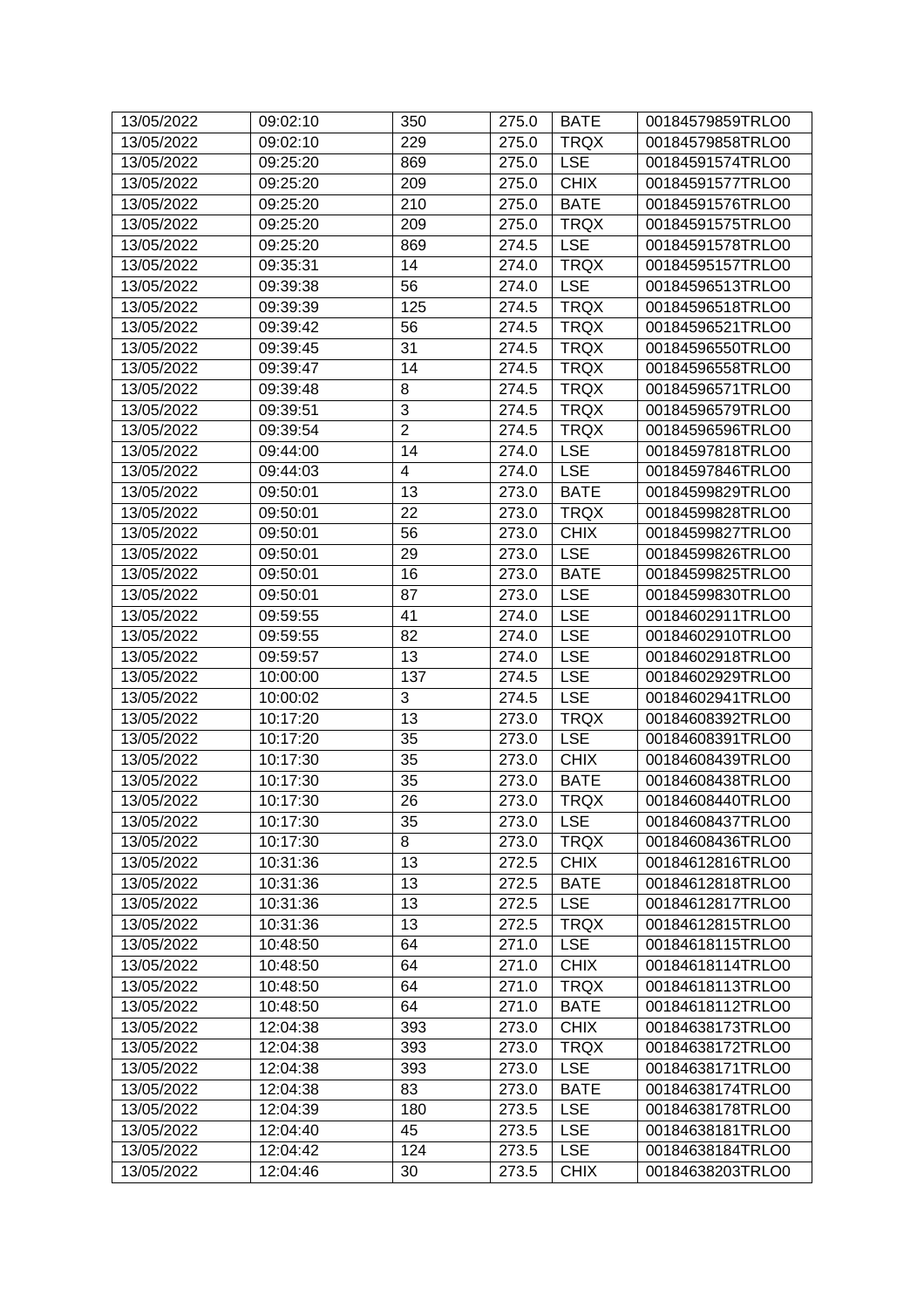| 13/05/2022 | 12:04:46 | 90    | 273.5 | <b>CHIX</b> | 00184638202TRLO0 |
|------------|----------|-------|-------|-------------|------------------|
| 13/05/2022 | 12:04:46 | 4     | 273.5 | <b>CHIX</b> | 00184638201TRLO0 |
| 13/05/2022 | 12:04:46 | 106   | 274.0 | <b>LSE</b>  | 00184638204TRLO0 |
| 13/05/2022 | 12:04:48 | 29    | 274.0 | <b>LSE</b>  | 00184638220TRLO0 |
| 13/05/2022 | 12:44:49 | 79    | 274.0 | <b>BATE</b> | 00184647186TRLO0 |
| 13/05/2022 | 12:44:50 | 79    | 274.0 | <b>LSE</b>  | 00184647202TRLO0 |
| 13/05/2022 | 12:44:52 | 18    | 274.0 | <b>TRQX</b> | 00184647214TRLO0 |
| 13/05/2022 | 12:44:52 | 60    | 274.0 | <b>TRQX</b> | 00184647213TRLO0 |
| 13/05/2022 | 12:44:55 | 33    | 274.0 | <b>LSE</b>  | 00184647220TRLO0 |
| 13/05/2022 | 12:44:58 | 20    | 274.0 | <b>LSE</b>  | 00184647223TRLO0 |
| 13/05/2022 | 12:45:01 | 20    | 274.0 | <b>BATE</b> | 00184647231TRLO0 |
| 13/05/2022 | 12:45:01 | 341   | 274.5 | <b>LSE</b>  | 00184647232TRLO0 |
| 13/05/2022 | 12:45:02 | 265   | 274.0 | <b>LSE</b>  | 00184647240TRLO0 |
| 13/05/2022 | 12:45:02 | 9     | 274.0 | <b>LSE</b>  | 00184647241TRLO0 |
| 13/05/2022 | 12:45:04 | 5     | 274.0 | <b>LSE</b>  | 00184647264TRLO0 |
| 13/05/2022 | 12:45:05 | 69    | 274.0 | <b>LSE</b>  | 00184647269TRLO0 |
| 13/05/2022 | 12:45:47 | 29    | 273.5 | <b>CHIX</b> | 00184647433TRLO0 |
| 13/05/2022 | 12:45:47 | 703   | 273.5 | <b>BATE</b> | 00184647432TRLO0 |
| 13/05/2022 | 12:45:47 | 451   | 273.5 | <b>LSE</b>  | 00184647431TRLO0 |
| 13/05/2022 | 12:45:47 | 19    | 273.5 | <b>TRQX</b> | 00184647430TRLO0 |
| 13/05/2022 | 12:45:48 | 424   | 273.5 | <b>BATE</b> | 00184647436TRLO0 |
| 13/05/2022 | 12:52:52 | 270   | 274.0 | <b>BATE</b> | 00184649171TRLO0 |
| 13/05/2022 | 12:52:53 | 275   | 274.5 | <b>LSE</b>  | 00184649176TRLO0 |
| 13/05/2022 | 12:52:53 | 347   | 274.5 | <b>LSE</b>  | 00184649175TRLO0 |
| 13/05/2022 | 12:52:54 | 282   | 275.0 | <b>LSE</b>  | 00184649185TRLO0 |
| 13/05/2022 | 12:52:54 | 652   | 274.5 | <b>LSE</b>  | 00184649186TRLO0 |
| 13/05/2022 | 12:52:54 | 776   | 274.5 | <b>TRQX</b> | 00184649187TRLO0 |
| 13/05/2022 | 12:54:38 | 301   | 275.0 | <b>LSE</b>  | 00184649630TRLO0 |
| 13/05/2022 | 12:54:38 | 500   | 275.0 | <b>LSE</b>  | 00184649629TRLO0 |
| 13/05/2022 | 12:54:40 | 790   | 274.0 | <b>LSE</b>  | 00184649640TRLO0 |
| 13/05/2022 | 12:57:45 | 430   | 274.0 | <b>BATE</b> | 00184650887TRLO0 |
| 13/05/2022 | 12:58:35 | 426   | 274.0 | <b>LSE</b>  | 00184651140TRLO0 |
| 13/05/2022 | 13:08:40 | 28    | 273.8 | <b>BATE</b> | 00184653575TRLO0 |
| 13/05/2022 | 13:08:40 | 216   | 273.8 | <b>BATE</b> | 00184653576TRLO0 |
| 13/05/2022 | 13:11:08 | 1,309 | 273.5 | <b>BATE</b> | 00184654155TRLO0 |
| 13/05/2022 | 13:11:08 | 468   | 273.5 | <b>LSE</b>  | 00184654154TRLO0 |
| 13/05/2022 | 13:11:08 | 499   | 273.5 | <b>CHIX</b> | 00184654153TRLO0 |
| 13/05/2022 | 13:11:08 | 182   | 273.5 | <b>BATE</b> | 00184654152TRLO0 |
| 13/05/2022 | 13:11:08 | 31    | 273.5 | <b>LSE</b>  | 00184654151TRLO0 |
| 13/05/2022 | 13:11:08 | 499   | 273.5 | <b>TRQX</b> | 00184654150TRLO0 |
| 13/05/2022 | 13:25:30 | 374   | 273.0 | <b>CHIX</b> | 00184658251TRLO0 |
| 13/05/2022 | 13:25:30 | 240   | 273.0 | <b>TRQX</b> | 00184658250TRLO0 |
| 13/05/2022 | 13:25:30 | 374   | 273.0 | <b>LSE</b>  | 00184658249TRLO0 |
| 13/05/2022 |          | 375   |       | <b>BATE</b> | 00184658248TRLO0 |
|            | 13:25:30 |       | 273.0 |             |                  |
| 13/05/2022 | 13:25:30 | 134   | 273.0 | <b>TRQX</b> | 00184658247TRLO0 |
| 13/05/2022 | 13:25:30 | 116   | 273.0 | <b>BATE</b> | 00184658254TRLO0 |
| 13/05/2022 | 13:46:04 | 27    | 272.5 | <b>LSE</b>  | 00184665537TRLO0 |
| 13/05/2022 | 14:02:02 | 374   | 272.5 | <b>CHIX</b> | 00184670615TRLO0 |
| 13/05/2022 | 14:02:02 | 375   | 272.5 | <b>BATE</b> | 00184670614TRLO0 |
| 13/05/2022 | 14:02:02 | 347   | 272.5 | <b>LSE</b>  | 00184670613TRLO0 |
| 13/05/2022 | 14:02:02 | 374   | 272.5 | <b>TRQX</b> | 00184670612TRLO0 |
| 13/05/2022 | 15:22:03 | 374   | 273.5 | <b>LSE</b>  | 00184716870TRLO0 |